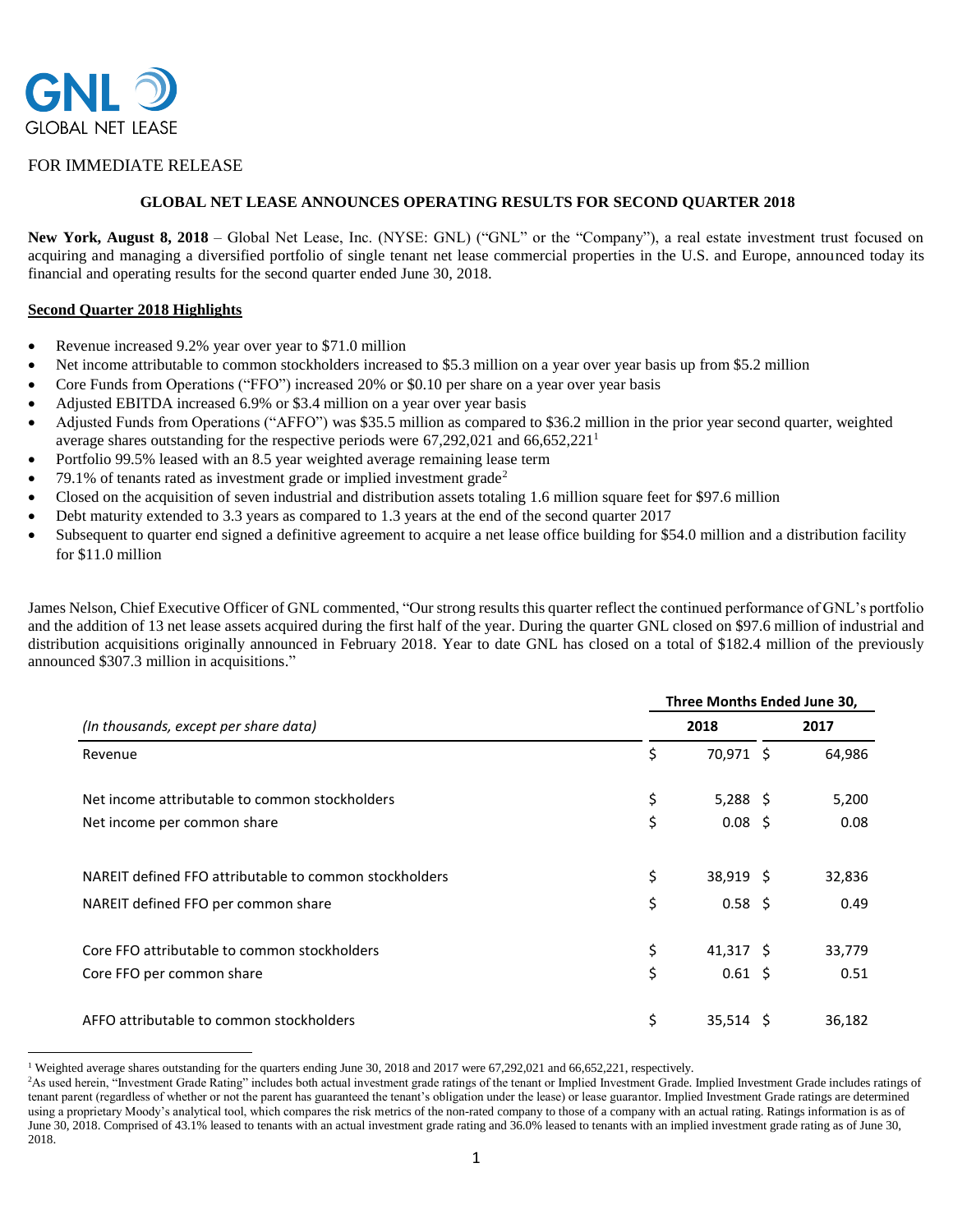## **Property Portfolio**

At June 30, 2018 the Company's portfolio consisted of 333 net lease properties located in seven countries and comprises 25.0 million rentable square feet leased to 104 tenants across 41 industries. The real estate portfolio metrics include:

- 99.5% leased with a remaining weighted-average lease term of 8.5 years
- 91.1% of portfolio rent with contractual rent increases based on square footage<sup>3</sup>
- 79.1% of portfolio annualized straight line rent derived from investment grade and implied investment grade rated tenants
- Retail portfolio accounts for 9% of annualized straight-line rent, with no retail tenants in bankruptcy, and all paying rent
- 51.4% U.S. and 48.6% Europe (based on annualized straight-line rent)
- 56% Office, 35% Industrial / Distribution and 9% Retail (based on an annualized straight-line rent)

## **Acquisition Highlights**

During the second quarter the Company closed on the acquisition of seven net leased assets totaling 1,613,574 square feet for \$97.6 million. The leases for these facilities, located in Idaho, Iowa, Michigan, Ohio and Indiana, are with (or are guaranteed by) FedEx, Pioneer Hi-Bred International, Inc. (d/b/a DuPont Pioneer) and a steel service provider. The seven assets were purchased at a weighted average going-in capitalization rate of 7.59%<sup>4</sup>, equating to a weighted average GAAP capitalization rate of 8.05%<sup>5</sup>, with a weighted average remaining lease term of  $10.1$  years<sup>6</sup>.

| <b>Tenant</b>          | <b>Closing Date</b> | <b>Assets</b> | <b>Square Feet</b> | <b>Asset Type</b> | <b>Lease Term</b><br>$(yrs)^{(a)}$ | <b>Purchase</b><br>Price (mm) | Location                         |
|------------------------|---------------------|---------------|--------------------|-------------------|------------------------------------|-------------------------------|----------------------------------|
| FedEx Freight          | 6/1/2018            |               | 21,574             | Distribution      | 14.3                               | \$6.5                         | Idaho                            |
| DuPont Pioneer         | 6/13/2018           |               | 200,000            | Industrial        | 10.5                               | \$8.1                         | Iowa                             |
| Steel service supplier | 5/16/2018           | 5             | ,392,000           | Industrial        | 10.0                               | \$83.0                        | Michigan,<br>Ohio and<br>Indiana |
| Total                  |                     |               | 1,613,574          |                   | 10.1                               | \$97.6                        |                                  |

(a) As of June 30, 2018.

Subsequent to the end of the quarter the Company:

- Closed on a previously announced \$21.4 million acquisition of a 669,000 square foot distribution facility located in Akron, Ohio and leased to Rubbermaid Incorporated. At the July  $27<sup>th</sup>$  closing, the building's remaining lease term was 10.0 years.
- Executed a contract to acquire a newly constructed single tenant office building located in Texas. The lease term is 12 years and the \$54.0 million acquisition is expected to close in mid-August.
- Executed a contract to acquire a FedEx distribution facility located in Greenville, North Carolina for \$11.0 million. The acquisition is expected to close by the end of the third quarter.

 $3$  93.0% of portfolio annualized straight line rent with contractual rent increases.

<sup>&</sup>lt;sup>4</sup> Going-in capitalization rate is a rate of return on a real estate investment property based on the expected, cash rental income that the property will generate under its existing lease during the first year of the lease. Going-in capitalization rate is calculated by dividing the cash rental income the property will generate during the first year of the lease (before debt service and depreciation and after fixed costs and variable costs) and the purchase price of the property. The weighted average going-in capitalization rate is based upon square feet of the date of acquisition.

 $5$ GAAP capitalization rate is a rate of return on a real estate investment property based on the expected, straight-lined rental income that the property will generate under its existing lease. GAAP capitalization rate is calculated by dividing the average annual income the property will generate (before debt service and depreciation and after fixed costs and variable costs) and the purchase price of the property. The weighted average GAAP capitalization rate is based upon square feet as of the date of acquisition.

<sup>&</sup>lt;sup>6</sup> The weighted average remaining lease term in years is based upon square feet as of the date of acquisition.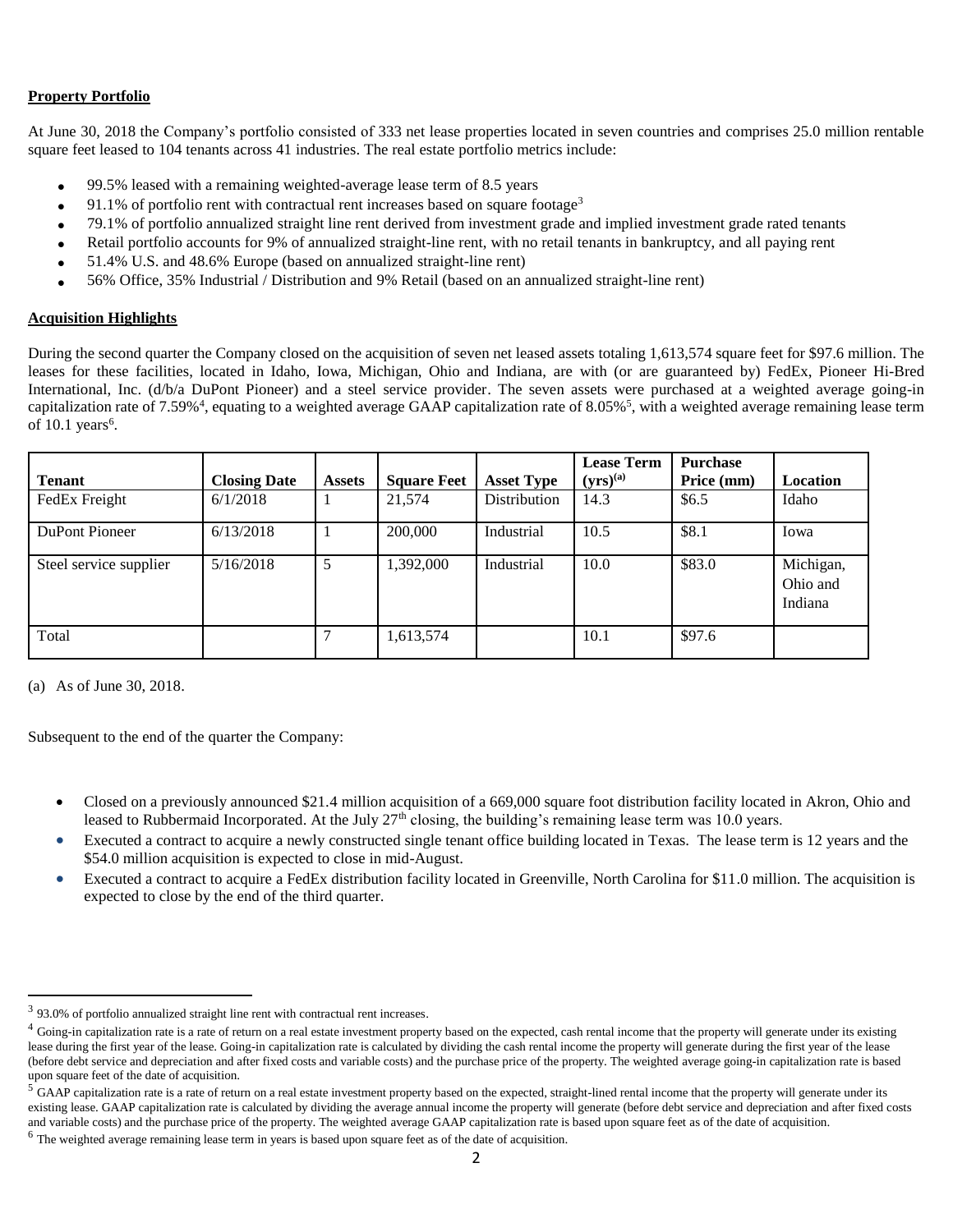## **Capital Structure and Liquidity Resources**

As of June 30, 2018, the Company had \$93.3 million of cash and cash equivalents. The Company's net debt to enterprise value was 51.0% with an enterprise value of \$3.1 billion based on the June 29, 2018 closing share price of \$20.43 for common shares and \$25.63 for the preferred shares, with net debt of \$1.6 billion, including \$1.0 billion of mortgage debt. The net debt to enterprise value would improve to 50.1% if the calculation was based on closing share prices from August 3, 2018 of \$21.28 for common shares and \$25.17 for preferred shares.

Year over year the percentage of fixed rate debt (including variable rate debt fixed with swaps) decreased to 76%<sup>7</sup> from 77% as of June 30, 2018. The Company's total combined debt had a weighted average interest rate cost of 3.1% resulting in an interest coverage ratio of 4.2x times.

Subsequent to the close of the second quarter GNL closed on an upsizing of its unsecured credit facility of \$132.0 million for the multicurrency revolving credit facility portion and €51.8 million for the senior unsecured term loan facility portion.

## **Conference Call**

GNL will host a conference call on August 8, 2018 at 11:00 a.m. ET to discuss its financial and operating results.

Dial-in instructions for the conference call and the replay are outlined below. This conference call will also be broadcast live over the Internet and can be accessed by all interested parties through the GNL website, www.globalnetlease.com, in the "Investor Relations" section.

To listen to the live call, please go to GNL's "Investor Relations" section of the website at least 15 minutes prior to the start of the call to register and download any necessary audio software. For those who are not able to listen to the live broadcast, a replay will be available shortly after the call on the GNL website at www.globalnetlease.com.

## **Conference Call Details**

*Live Call* Dial-In (Toll Free): 1-888-317-6003 International Dial-In: 1-412-317-6061 Canada Dial-In (Toll Free): 1-866-284-3684 **Participant Elite Entry Number: 7685323**

*Conference Replay\** Domestic Dial-In (Toll Free): 1-877-344-7529 International Dial-In: 1-412-317-0088 Canada Dial-In (Toll Free): 1-855-669-9658 Conference Number: 10121488

\*Available one hour after the end of the conference call through November 8, 2018.

 $^7$  Inclusive of floating rate debt with in place interest rate swaps allowing debt to effectively act as fixed.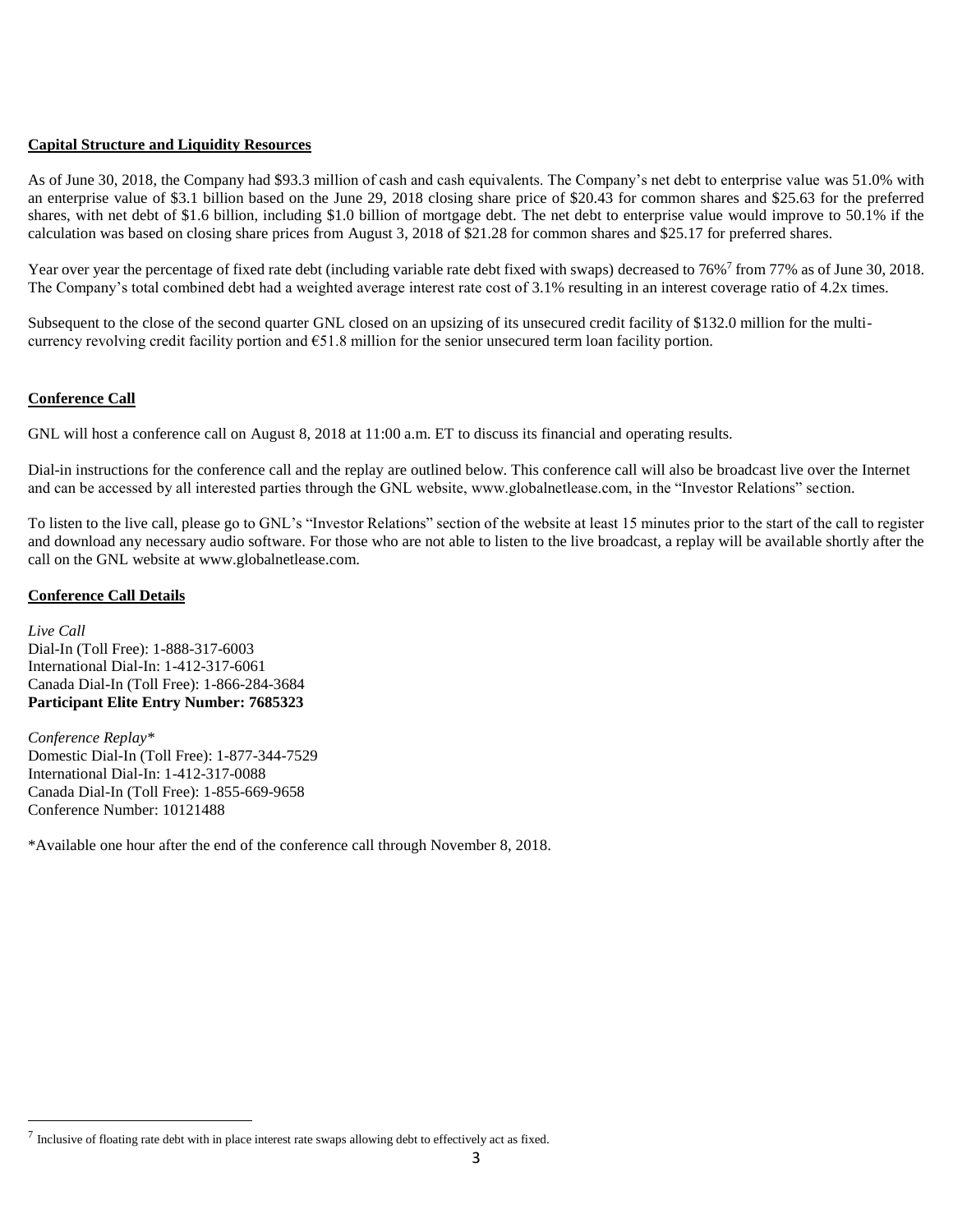## **Supplemental Schedules**

The Company will file supplemental information packages with the Securities and Exchange Commission (the "SEC") to provide additional disclosure and financial information. Once posted, the supplemental package can be found under the "Presentations" tab in the Investor Relations section of GNL's website at www.globalnetlease.com and on the SEC website at www.sec.gov.

## **About Global Net Lease, Inc.**

Global Net Lease, Inc. (NYSE: GNL) is a publicly traded real estate investment trust listed on the NYSE focused on acquiring a diversified global portfolio of commercial properties, with an emphasis on sale-leaseback transactions involving single tenant, mission critical income producing net-leased assets across the United States, Western and Northern Europe. Additional information about GNL can be found on its website at www.globalnetlease.com.

## **Important Notice**

The statements in this press release that are not historical facts may be forward-looking statements. These forward-looking statements involve risks and uncertainties that could cause actual results or events to be materially different. Forward-looking statements may include, but are not limited to, statements regarding stockholder liquidity and investment value and returns. The words "anticipates," "believes," "expects," "estimates," "projects," "plans," "intends," "may," "will," "would" and similar expressions are intended to identify forward-looking statements, although not all forward-looking statements contain these identifying words. Actual results may differ materially from those contemplated by such forward-looking statements, including those set forth in the Risk Factors section of GNL's Annual Report on Form 10-K for the year ended December 31, 2017 filed on February 28, 2018 and subsequent Quarterly Reports on Form 10-Q. Further, forward-looking statements speak only as of the date they are made, and GNL undertakes no obligation to update or revise any forward-looking statement to reflect changed assumptions, the occurrence of unanticipated events or changes to future operating results, unless required to do so by law.

### **Contacts:**

Investors and Media: Email: investorrelations@globalnetlease.com Phone: (212) 415-6510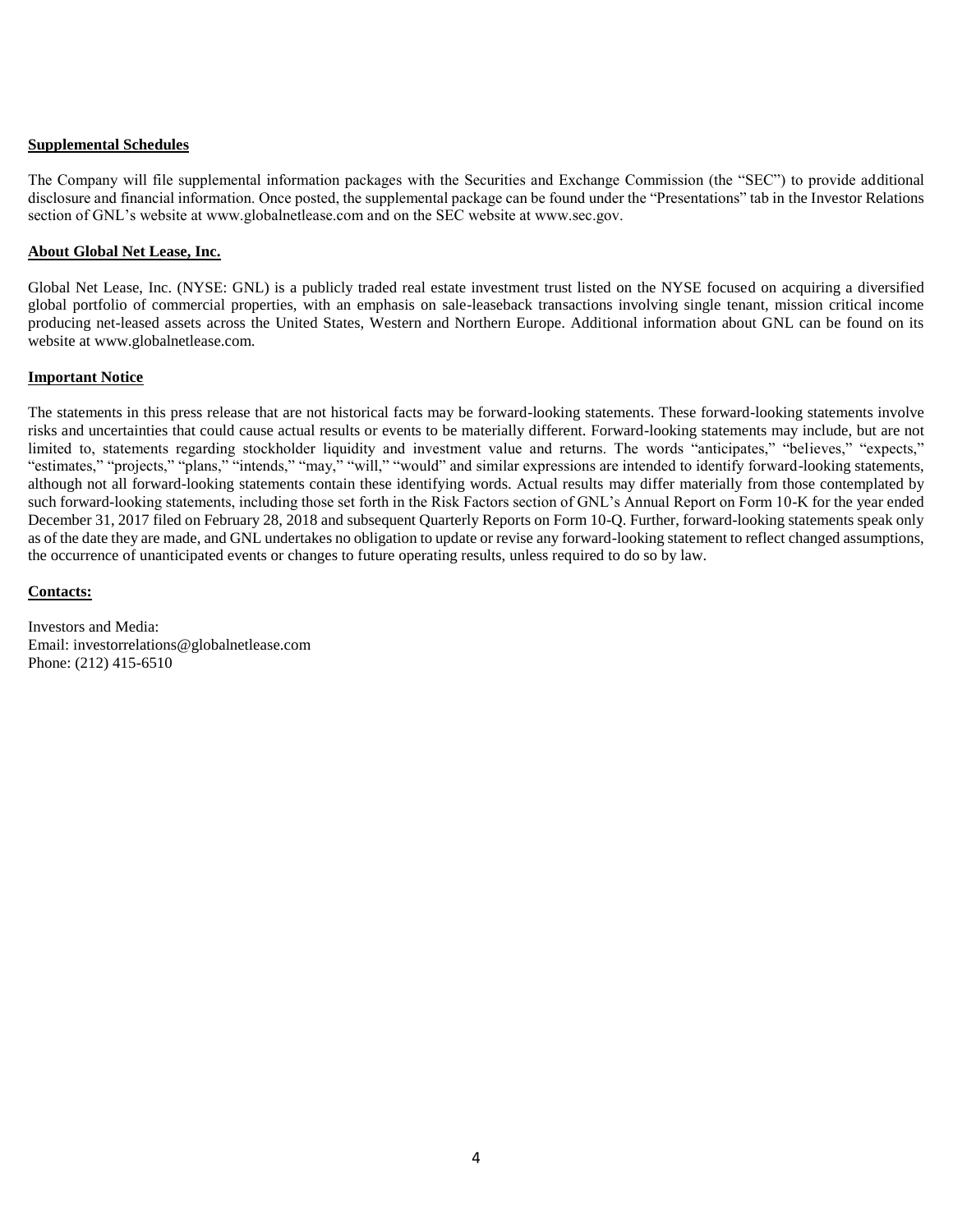## **Consolidated Balance Sheets**

# **(In thousands, except share and per share data)**

|                                                               | June 30,           | December 31,       |
|---------------------------------------------------------------|--------------------|--------------------|
|                                                               | 2018               | 2017               |
| <b>ASSETS</b>                                                 | (Unaudited)        |                    |
| Real estate investments, at cost:                             |                    |                    |
| Land                                                          | \$<br>408,178 \$   | 402,318            |
| Buildings, fixtures and improvements                          | 2,219,486          | 2,138,405          |
| Construction in progress                                      | 2,970              | 2,328              |
| Acquired intangible lease assets                              | 642,472            | 629,626            |
| Total real estate investments, at cost                        | 3,273,106          | 3,172,677          |
| Less accumulated depreciation and amortization                | (391, 269)         | (339, 931)         |
| Total real estate investments, net                            | 2,881,837          | 2,832,746          |
| Cash and cash equivalents                                     | 93,326             | 102,425            |
| Restricted cash                                               | 2,873              | 5,302              |
| Derivative assets, at fair value                              | 7,568              | 2,176              |
| Unbilled straight-line rent                                   | 45,027             | 42,739             |
| Prepaid expenses and other assets                             | 51,156             | 22,617             |
| Due from related parties                                      | 16                 | 16                 |
| Deferred tax assets                                           | 1,006              | 1,029              |
| Goodwill and other intangible assets, net                     | 22,443             | 22,771             |
| Deferred financing costs, net                                 | 5,833              | 6,774              |
| <b>Total Assets</b>                                           | \$<br>3,111,085 \$ | 3,038,595          |
| <b>LIABILITIES AND EQUITY</b>                                 |                    |                    |
| Mortgage notes payable, net                                   | \$<br>975,929 \$   | 984,876            |
| Revolving credit facilities                                   | 458,880            | 298,909            |
| Term loan, net                                                | 224,510            | 229,905            |
| Acquired intangible lease liabilities, net                    | 32,787             | 31,388             |
| Derivative liabilities, at fair value                         | 5,976              | 15,791             |
| Due to related parties                                        | 779                | 829                |
| Accounts payable and accrued expenses                         | 27,152             | 23,227             |
| Prepaid rent                                                  | 16,690             | 18,535             |
| Deferred tax liability                                        | 15,511             | 15,861             |
| Taxes payable                                                 | 1,933              | 2,475              |
| Dividends payable                                             | 2,341              | 2,556              |
| <b>Total Liabilities</b>                                      | 1,762,488          | 1,624,352          |
| Commitments and contingencies                                 |                    |                    |
| Stockholders' Equity:                                         |                    |                    |
| 7.25% Series A cumulative redeemable preferred shares         | 54                 | 54                 |
| Common stock                                                  | 2,003              | 2,003              |
| Additional paid-in capital                                    | 1,859,990          | 1,860,058          |
| Accumulated other comprehensive income                        | 19,116             | 19,447             |
| Accumulated deficit                                           | (532, 566)         | (468, 396)         |
|                                                               |                    |                    |
| <b>Total Stockholders' Equity</b><br>Non-controlling interest | 1,348,597          | 1,413,166<br>1,077 |
|                                                               |                    |                    |
| <b>Total Equity</b>                                           | 1,348,597          | 1,414,243          |
| <b>Total Liabilities and Equity</b>                           | $3,111,085$ \$     | 3,038,595          |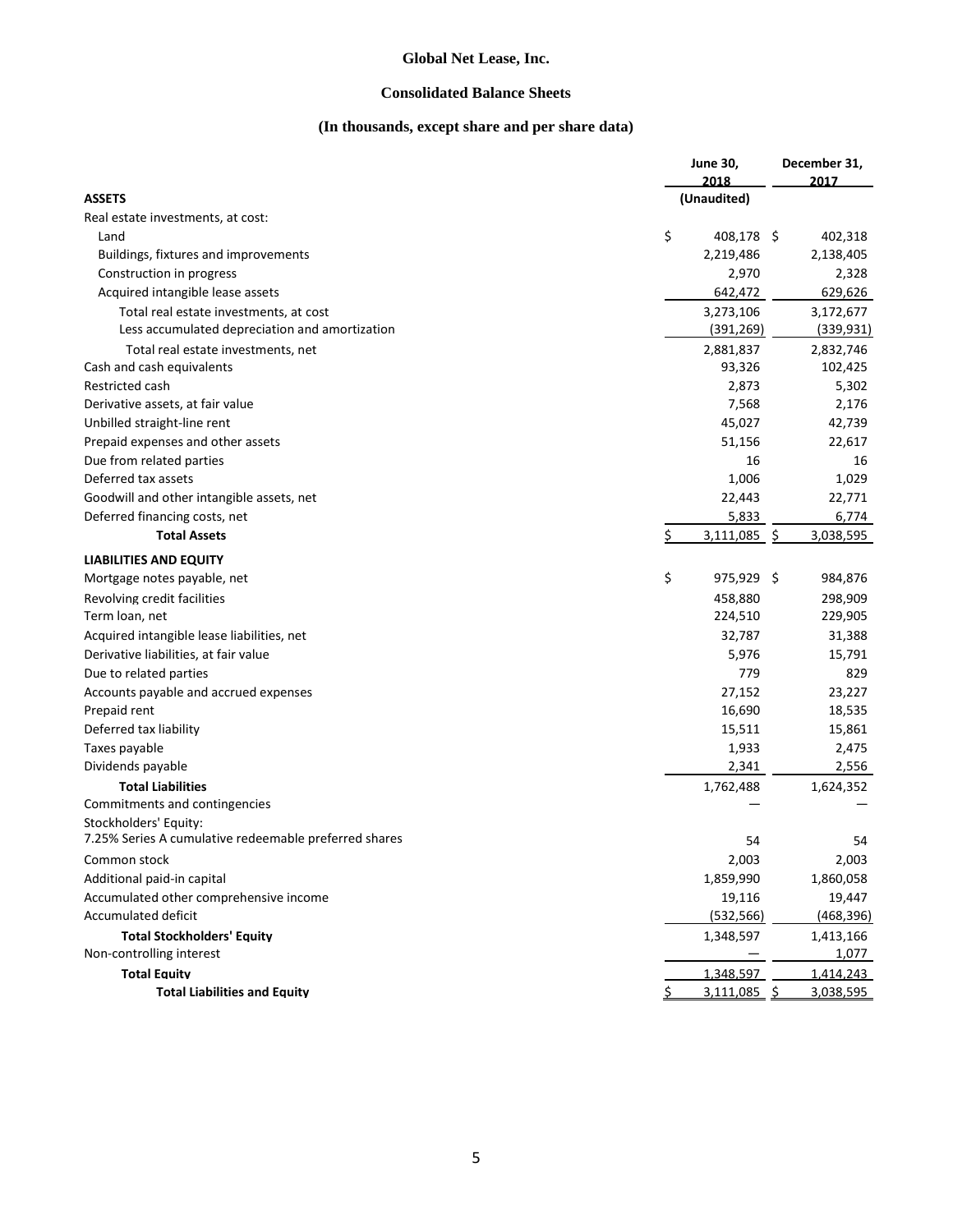# **Consolidated Statements of Operations (Unaudited)**

# **(In thousands, except share and per share data)**

|                                                                                           | Three Months Ended June 30, |                   |  |           |
|-------------------------------------------------------------------------------------------|-----------------------------|-------------------|--|-----------|
|                                                                                           |                             | 2018              |  | 2017      |
| <b>Revenues:</b>                                                                          |                             |                   |  |           |
| Rental income                                                                             | \$                          | 65,562 \$         |  | 60,214    |
| Operating expense reimbursements                                                          |                             | 5,409             |  | 4,772     |
| <b>Total revenues</b>                                                                     |                             | 70.971            |  | 64.986    |
| <b>Expenses:</b>                                                                          |                             |                   |  |           |
| Property operating                                                                        |                             | 8,211             |  | 7,570     |
| Fire recovery                                                                             |                             | (1)               |  | 500       |
| Operating fees to related parties                                                         |                             | 7,138             |  | 5,713     |
| Acquisition and transaction related                                                       |                             | 2,399             |  | 443       |
| General and administrative                                                                |                             | 2,556             |  | 2,053     |
| Equity-based compensation                                                                 |                             | (23)              |  | (2, 235)  |
| Depreciation and amortization                                                             |                             | 29,813            |  | 27,497    |
| <b>Total expenses</b>                                                                     |                             | 50.093            |  | 41,541    |
| Operating income                                                                          |                             | 20,878            |  | 23.445    |
| Other income (expense):                                                                   |                             |                   |  |           |
| Interest expense                                                                          |                             | (14, 415)         |  | (11, 634) |
| Loss on dispositions of real estate investments                                           |                             | (3,818)           |  | (143)     |
| Loss on derivative instruments                                                            |                             | 6,333             |  | (2,990)   |
| Unrealized loss on undesignated foreign currency advances and other hedge ineffectiveness |                             | (47)              |  | (2,971)   |
| Other income                                                                              |                             | 12                |  | 3         |
| Total other expense, net                                                                  |                             | (11, 935)         |  | (17, 735) |
| Net income before income taxes                                                            |                             | 8,943             |  | 5,710     |
| Income tax expense                                                                        |                             | (1,200)           |  | (510)     |
| Net income                                                                                |                             | 7,743             |  | 5,200     |
| Net income attributable to non-controlling interest                                       |                             |                   |  |           |
| Preferred stock dividends                                                                 |                             | (2, 455)          |  |           |
| Net income attributable to common stockholders                                            | Ś.                          | $5,288$ \$        |  | 5,200     |
| <b>Basic and Diluted Earnings Per Share:</b>                                              |                             |                   |  |           |
| Basic and diluted net income per share attributable to common stockholders                | \$                          | 0.08 <sup>5</sup> |  | 0.08      |
| Basic and diluted weighted average shares outstanding                                     |                             | 67,292            |  | 66,652    |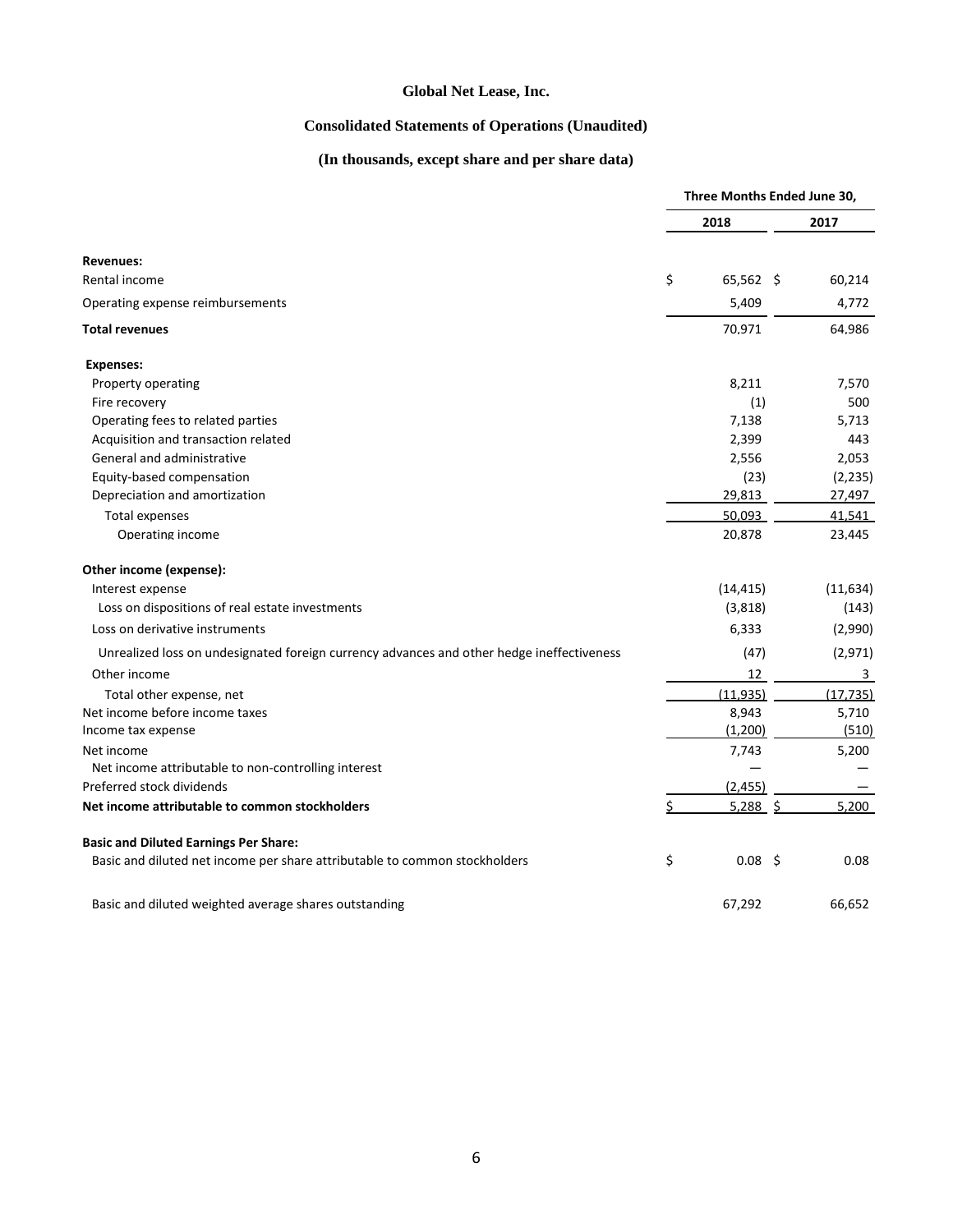# **Quarterly Reconciliation of Non-GAAP Measures (Unaudited)**

# **(In thousands)**

|                                                                       | Three Months Ended June 30, |            |          |  |
|-----------------------------------------------------------------------|-----------------------------|------------|----------|--|
|                                                                       |                             | 2018       | 2017     |  |
| <b>Adjusted EBITDA</b>                                                |                             |            |          |  |
| Net income                                                            | \$                          | $7,743$ \$ | 5,200    |  |
| Depreciation and amortization                                         |                             | 29,813     | 27,497   |  |
| Interest expense                                                      |                             | 14,415     | 11,634   |  |
| Income tax expense                                                    |                             | 1,200      | 510      |  |
| Equity-based compensation                                             |                             | (23)       | (2, 235) |  |
| Acquisition and transaction related                                   |                             | 2,399      | 443      |  |
| Loss on dispositions of real estate investments                       |                             | 3,818      | 143      |  |
| Fire (recovery) loss                                                  |                             | (1)        | 500      |  |
| (Gain) loss on derivative instruments                                 |                             | (6, 333)   | 2,990    |  |
| Unrealized losses on undesignated foreign currency advances and other |                             |            |          |  |
| hedge ineffectiveness                                                 |                             | 47         | 2,971    |  |
| Other income                                                          |                             | (12)       | (3)      |  |
| <b>Adjusted EBITDA</b>                                                |                             | 53,066     | 49,650   |  |
| <b>Net operating income (NOI)</b>                                     |                             |            |          |  |
| Operating fees to related parties                                     |                             | 7,138      | 5,713    |  |
| General and administrative                                            |                             | 2,556      | 2,053    |  |
| <b>NOI</b>                                                            |                             | 62,760 \$  | 57,416   |  |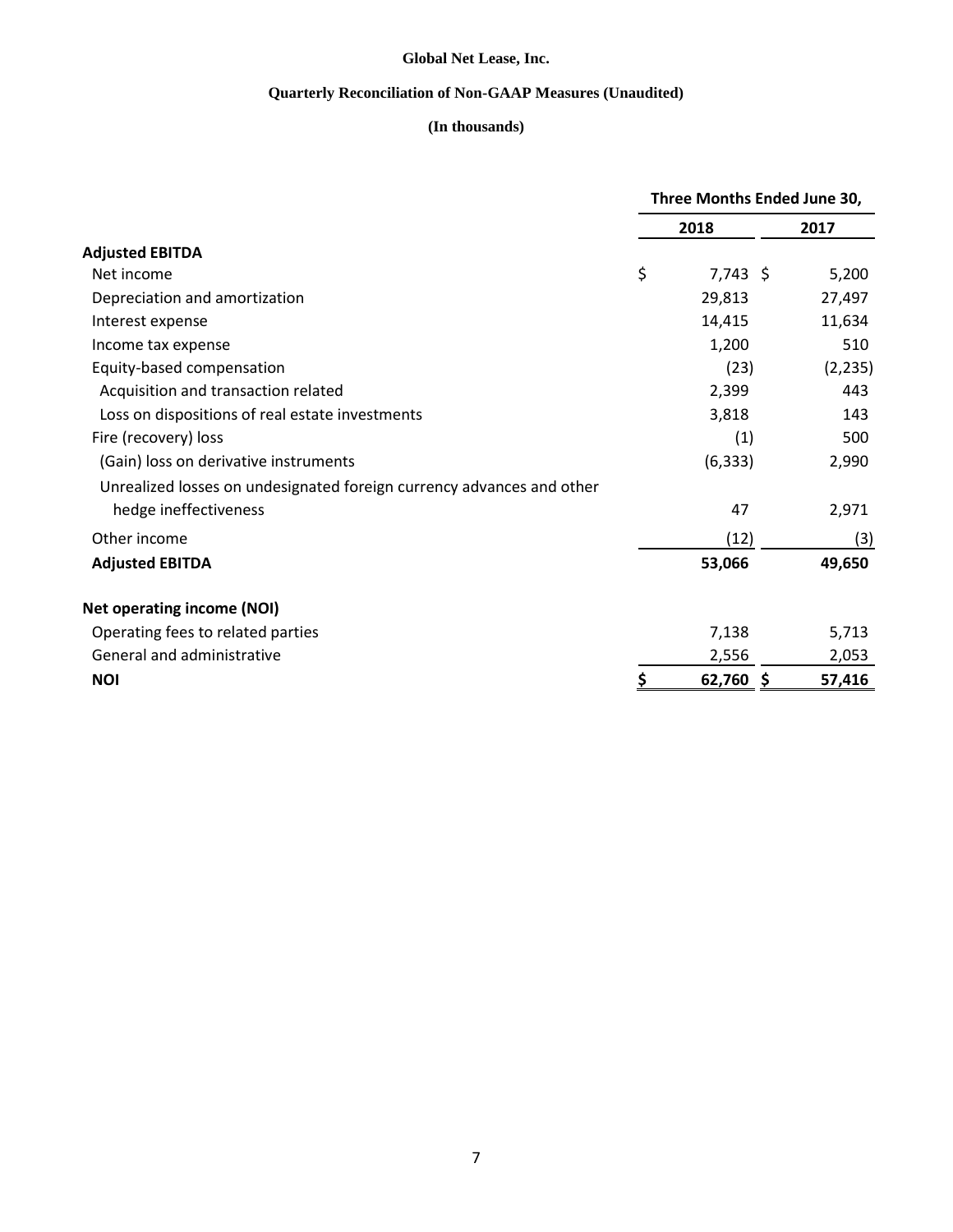### **Quarterly Reconciliation of Non-GAAP Measures (Unaudited)**

### **(In thousands)**

|                                                                                             | Three Months Ended June 30, |            |  |          |
|---------------------------------------------------------------------------------------------|-----------------------------|------------|--|----------|
|                                                                                             |                             | 2018       |  | 2017     |
| Net income attributable to stockholders (in accordance with GAAP)                           | \$                          | $5,288$ \$ |  | 5,200    |
| Depreciation and amortization                                                               |                             | 29,813     |  | 27,497   |
| Loss on dispositions of real estate investments                                             |                             | 3,818      |  | 143      |
| Proportionate share of adjustments for non-controlling interest to arrive at FFO            |                             |            |  | (4)      |
| FFO (defined by NAREIT)                                                                     |                             | 38,919     |  | 32,836   |
| Acquisition and transaction fees [1]                                                        |                             | 2,399      |  | 443      |
| Fire (recovery) loss [2]                                                                    |                             | (1)        |  | 500      |
| Core FFO attributable to common stockholders                                                |                             | 41,317     |  | 33,779   |
| Non-cash equity-based compensation                                                          |                             | (23)       |  | (2, 235) |
| Non-cash portion of interest expense                                                        |                             | 1,499      |  | 943      |
| Amortization of above- and below-market leases and ground lease assets and liabilities, net |                             | 500        |  | 504      |
| Straight-line rent                                                                          |                             | (1,833)    |  | (3,039)  |
| Unrealized loss on undesignated foreign currency advances and other hedge ineffectiveness   |                             | 47         |  | 2,971    |
| Eliminate unrealized (gains) losses on foreign currency transactions [3]                    |                             | (6, 256)   |  | 3,111    |
| Amortization of mortgage discounts and premiums, net and mezzanine discount                 |                             | 263        |  | 151      |
| Proportionate share of adjustments for non-controlling interest to arrive at AFFO           |                             |            |  | (3)      |
| Adjusted funds from operations (AFFO) attributable to common stockholders                   |                             | 35,514     |  | 36,182   |

#### Footnotes:

[1] Includes debt prepayment costs, litigation, merger related, and other costs, as applicable.

[2] Recovery arising from clean-up costs related to a fire sustained at one of our office properties.

[3] For AFFO purposes, we add back unrealized losses (gains). For the three months ended June 30, 2018, gains on derivative instruments were \$6.3 million, which were primarily comprised of unrealized gains. For the three months ended June 30, 2017, losses on foreign currency transactions were \$3.0 million, which were comprised of unrealized losses of \$3.1 million, partially offset by realized gains of \$0.1 million.

### **Caution on Use of Non-GAAP Measures**

Funds from Operations ("FFO"), Core Funds from Operations ("Core FFO"), Adjusted Funds from Operations ("AFFO"), Adjusted Earnings before Interest, Taxes, Depreciation and Amortization ("Adjusted EBITDA"), and Net Operating Income ("NOI") should not be construed to be more relevant or accurate than the current GAAP methodology in calculating net income or in its applicability in evaluating our operating performance. The method utilized to evaluate the value and performance of real estate under GAAP should be construed as a more relevant measure of operational performance and considered more prominently than the non-GAAP measures.

Other REITs may not define FFO in accordance with the current National Association of Real Estate Investment Trusts ("NAREIT") definition (as we do), or may interpret the current NAREIT definition differently than we do, or may calculate Core FFO or AFFO differently than we do. Consequently, our presentation of FFO, Core FFO and AFFO may not be comparable to other similarly-titled measures presented by other REITs.

We consider FFO, Core FFO and AFFO useful indicators of our performance. Because FFO, Core FFO and AFFO calculations exclude such factors as depreciation and amortization of real estate assets and gains or losses from sales of operating real estate assets (which can vary among owners of identical assets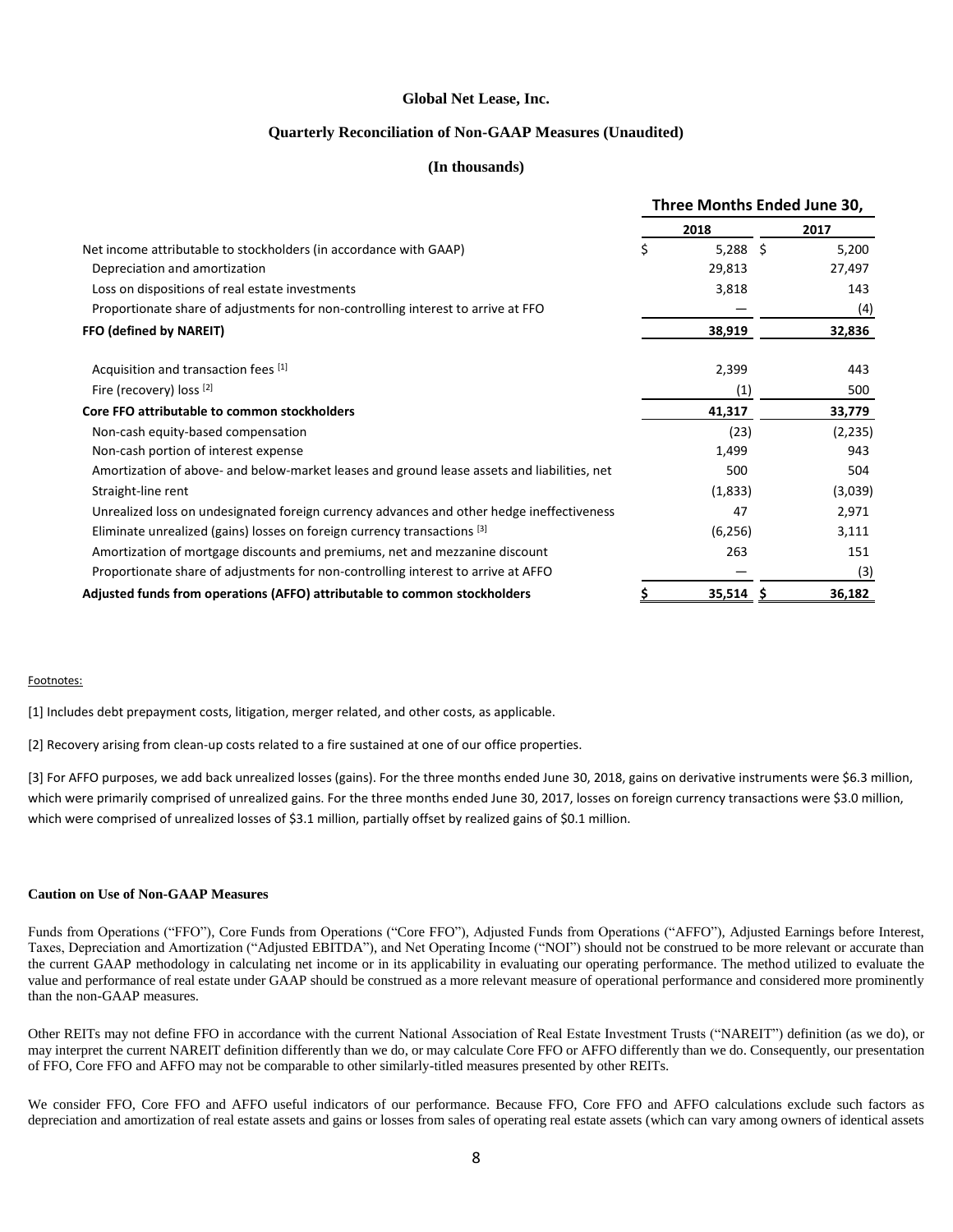in similar conditions based on historical cost accounting and useful-life estimates), FFO, Core FFO and AFFO presentations facilitate comparisons of operating performance between periods and between other REITs in our peer group.

As a result, we believe that the use of FFO, Core FFO and AFFO, together with the required GAAP presentations, provide a more complete understanding of our performance including relative to our peers and a more informed and appropriate basis on which to make decisions involving operating, financing, and investing activities. However, FFO, Core FFO and AFFO are not indicative of cash available to fund ongoing cash needs, including the ability to make cash distributions. Investors are cautioned that FFO, Core FFO and AFFO should only be used to assess the sustainability of our operating performance excluding these activities, as they exclude certain costs that have a negative effect on our operating performance during the periods in which these costs are incurred.

#### **Funds from Operations, Core Funds from Operations and Adjusted Funds from Operations**

#### *Funds From Operations*

Due to certain unique operating characteristics of real estate companies, as discussed below, NAREIT, an industry trade group, has promulgated a measure known as FFO, which we believe to be an appropriate supplemental measure to reflect the operating performance of a REIT. FFO is not equivalent to net income or loss as determined under GAAP.

We define FFO, a non-GAAP measure, consistent with the standards established by the White Paper on FFO approved by the Board of Governors of NAREIT, as revised in February 2004 (the "White Paper"). The White Paper defines FFO as net income or loss computed in accordance with GAAP, excluding gains or losses from sales of property but including asset impairment write-downs, plus depreciation and amortization, and after adjustments for unconsolidated partnerships and joint ventures. Adjustments for unconsolidated partnerships and joint ventures are calculated to reflect FFO. Our FFO calculation complies with NAREIT's definition.

The historical accounting convention used for real estate assets requires straight-line depreciation of buildings and improvements, and straight-line amortization of intangibles, which implies that the value of a real estate asset diminishes predictably over time, especially if not adequately maintained or repaired and renovated as required by relevant circumstances or as requested or required by lessees for operational purposes in order to maintain the value disclosed. We believe that, because real estate values historically rise and fall with market conditions, including inflation, interest rates, unemployment and consumer spending, presentations of operating results for a REIT using historical accounting for depreciation and certain other items may be less informative. Historical accounting for real estate involves the use of GAAP. Any other method of accounting for real estate such as the fair value method cannot be construed to be any more accurate or relevant than the comparable methodologies of real estate valuation found in GAAP. Nevertheless, we believe that the use of FFO, which excludes the impact of real estate related depreciation and amortization, among other things, provides a more complete understanding of our performance to investors and to management, and when compared year over year, reflects the impact on our operations from trends in occupancy rates, rental rates, operating costs, general and administrative expenses, and interest costs, which may not be immediately apparent from net income.

#### *Core Funds From Operations*

Core FFO is FFO, excluding acquisition and transaction related costs as well as certain other costs that are considered to be non-core, such as fire loss and other costs related to damages at our properties. The purchase of properties, and the corresponding expenses associated with that process, is a key operational feature of our business plan to generate operational income and cash flows in order to make dividend payments to stockholders. In evaluating investments in real estate, we differentiate the costs to acquire the investment from the operations derived from the investment. By excluding expensed acquisition and transaction related costs as well as non-core costs, we believe Core FFO provides useful supplemental information that is comparable for each type of real estate investment and is consistent with management's analysis of the investing and operating performance of our properties.

#### *Adjusted Funds From Operations*

In calculating AFFO, we exclude certain income or expense items from AFFO that we consider more reflective of investing activities, other non-cash income and expense items and the income and expense effects of other activities that are not a fundamental attribute of our business plan. These items include early extinguishment of debt and unrealized gains and losses, which may not ultimately be realized, such as gains or losses on derivative instruments, gains and losses on foreign currency transactions, and gains and losses on investments. In addition, by excluding non-cash income and expense items such as amortization of above-market and below-market leases intangibles, amortization of deferred financing costs, straight-line rent and equity-based compensation from AFFO, we believe we provide useful information regarding income and expense items which have a direct impact on our ongoing operating performance. We also include the realized gains or losses on foreign currency exchange contracts for AFFO as such items are part of our ongoing operations and affect the current operating performance of the Company. By providing AFFO, we believe we are presenting useful information that can be used to better assess the sustainability of our ongoing operating performance without the impacts of transactions that are not related to the ongoing profitability of our portfolio of properties. AFFO presented by us may not be comparable to AFFO reported by other REITs that define AFFO differently.

In calculating AFFO, we exclude certain expenses which under GAAP are characterized as operating expenses in determining operating net income. All paid and accrued merger, acquisition and transaction related fees and certain other expenses negatively impact our operating performance during the period in which expenses are incurred or properties are acquired will also have negative effects on returns to investors, but are not reflective of our on-going performance. Further, under GAAP, certain contemplated non-cash fair value and other non-cash adjustments are considered operating non-cash adjustments to net income. In addition, as discussed above, we view gains and losses from fair value adjustments as items which are unrealized and may not ultimately be realized and not reflective of ongoing operations and are therefore typically adjusted for when assessing operating performance. Excluding income and expense items detailed above from our calculation of AFFO provides information consistent with management's analysis of the operating performance of the Company. Additionally, fair value adjustments, which are based on the impact of current market fluctuations and underlying assessments of general market conditions, but can also result from operational factors such as rental and occupancy rates, may not be directly related or attributable to our current operating performance. By excluding such changes